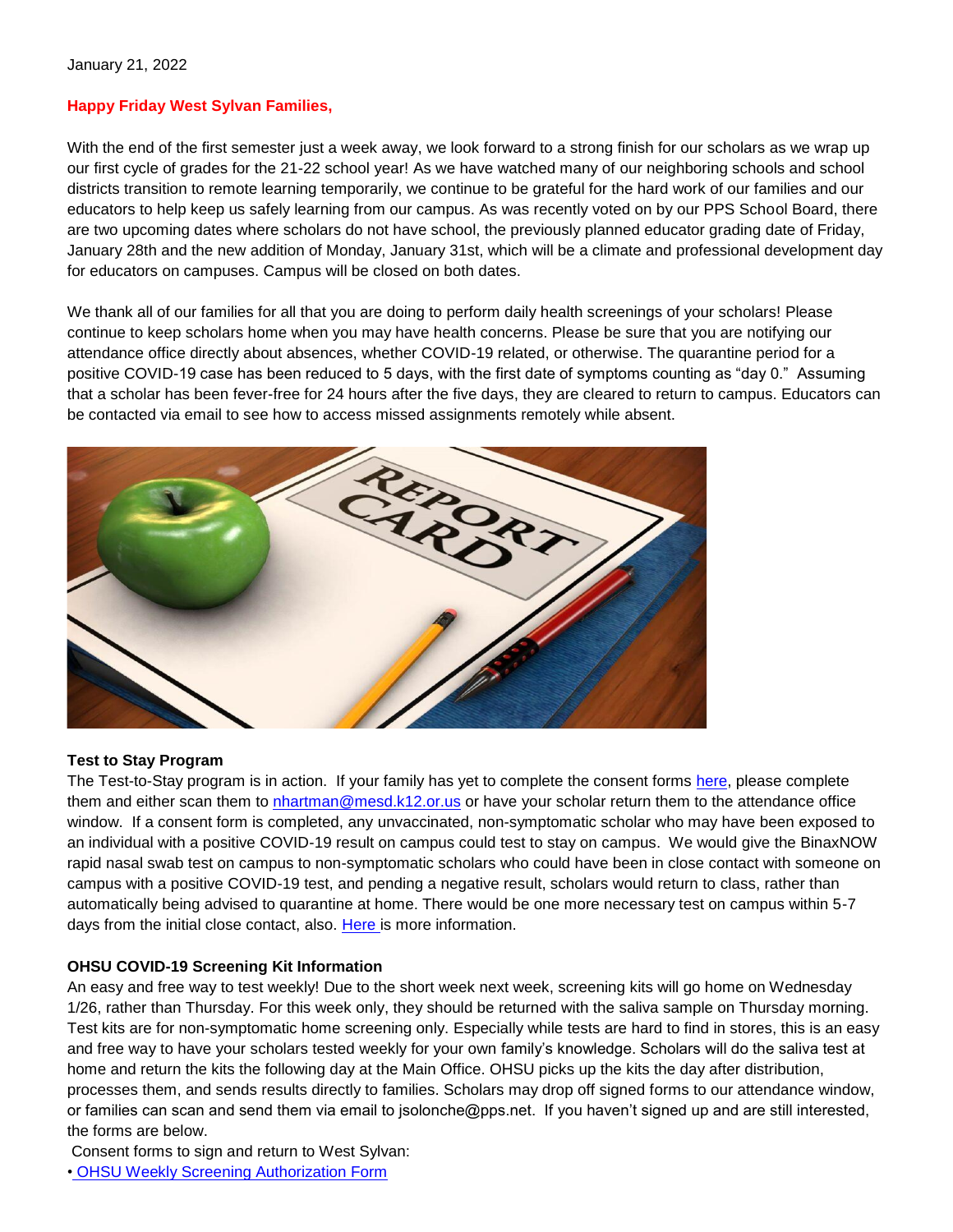#### **Uploading Proof of Vaccinations**

Families can also upload their scholars' vaccination status when they complete the yearly registration verification processes. Directions to upload items are [here](https://docs.google.com/document/d/1AxHhVVEjAqJxV1Vuh9PnfwkZHcp-Tde_x6iFOOEy58Y/edit) for ParentVUE. When families have items uploaded, this information shows up in ParentVUE under the documents tab on the scholar page for internal administrative review.

#### **Notes of Appreciation?**

Thank you to the families who have submitted notes to WSMS team members! These notes really do brighten the days of our educators! If you have a kind note to share, we'd love your feedback [here t](https://forms.gle/3TsJKYDfcfbLhiKu7)o celebrate the ways in which WSMS adults support your scholars and your families! A little appreciation goes a long way and can really uplift someone's day!

#### **Educator Welcomes**

One of our beloved math educators, Ms. Katy Yarlott, needs to be home with family and will be on leave for the remainder of the school year. We look forward to welcoming Mr. Bruce Morrison to the WSMS 6th grade team to take over Ms. Yarlott's classes. Mr. Morrison will collaborate with Ms. Yarlott to help with the transition, and we look forward to continuing to foster our 6th graders' love of math under Mr. Morrison's guidance.

#### **Yearbooks: LAST CALL!**

Our Yearbook staff is still collecting pictures for this year's issue. Did you know it's easy to share photos to be included in the Yearbook? Just go to [hjeshare.com](https://hjeshare.com/eShare/) and enter the code sylvan22 to upload your photos (use all lower case for the code). MASKS OFF please. We want to see our scholars' shining faces in the yearbook! Be sure to accurately label each photo with the scholar's name and grade. There's no guarantee every photo will be included in the book, but we will try our best. [Tutorial for using eShare.](https://herffjones.wistia.com/medias/h1e7m2ythz) [Tutorial for using eShare from your phone.](https://herffjones.wistia.com/medias/62ap3qbbp3)

All sales of yearbooks will be pre-ordered directly through an outside company. Yearbooks will not be purchased through the school. If you do not preorder, we will likely run out of yearbooks, and there will be no opportunity to get one later in the year, as the company only prints a set number of copies, which are determined through preorders . To order your yearbook, go to [yearbookordercenter.com](http://yearbookordercenter.com/) and enter code 6339. Yearbooks are \$35 currently. We want all of our scholars to have a visual memory of their time back on campus during the 21-22 school year.

#### **8th Grade Promotion Planning**

Thank you to anyone who indicated an interest in helping plan the 8th grade promotion! Mark your calendar now for the evening of June 9th for a culminating promotion at Lincoln HS. In past years, there was a PPS year-end culminating activity at Oaks Park. This is not allowed for the 21-22 year through our schools due to the unknowns related to COVID-19. Parties and events sponsored by our WSMS Foundation, however, could still proceed. Anyone interested in either helping plan events, set up events, or simply donate to help purchase items to make 8th grade promotion special for our 8th graders is encouraged to complete this interest [form.](https://forms.gle/Gi3NaW3dNDFK8fNK8) We will start meeting in February, 2022. All details related to specifics about the evening of June 9th are still pending and are dependent on COVID-19 protocols and restrictions.

#### **WSMS Foundation**

Please support our WSMS Foundation! Every contribution helps our school by allowing us to fund educational opportunities and events for your scholars! Please consider donating to WSMS Foundation to help support important instructional additions for our scholars in the coming school year. Every donation helps!

You can donate and find out more information about our WSMS Foundation and their amazing work for our scholars [here.](https://www.westsylvanfoundation.com/) Also follow them on Instagram @west.sylvan.foundation and check out our West Sylvan students in their school, sports, performances, events…

If you have a scholar event, announcements related to scholars and their achievements, or you'd like to advertise let us know. Email Lisette Crepeaux at thecrepeauxs@gmail.com.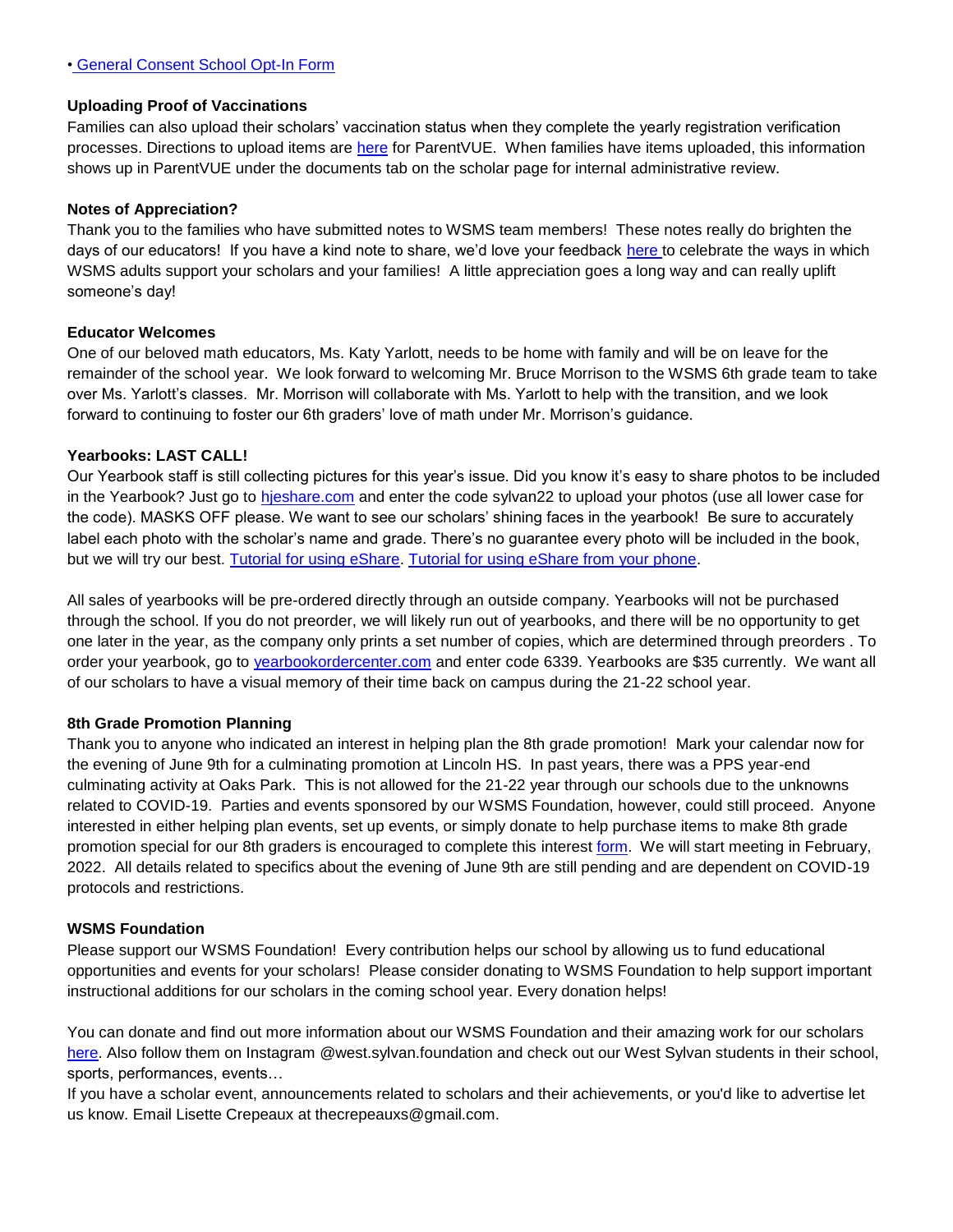#### **Daily Loaner Laptops for Scholars**

We have a very limited (five!) supply of loaner laptops when scholars forget their laptops at home. Please help remind our scholars to take their school laptop to and from school each day.

#### **WSMS Drama Production 2022**

We are so pleased to announce that Kacey CdeBaca will be working with our talented scholars to audition for and put on a spring play for 2022! Auditions will begin February 7th, with a free audition workshop held the week before auditions. More information can be found on the flyer [here](https://drive.google.com/file/d/1IaZuyQpo8qyHRZaSCV1EA3nsbkW7OiVS/view?usp=sharing) or you can email [dramawestsylvan@gmail.com](mailto:dramawestsylvan@gmail.com) with any questions.

## **Help with Cell Phones**

Our catch phrase that we use at WSMS regarding cell phones during the school day is, "Out of sight and away, unless we say." There are times when scholars may need to access their devices for family reasons or even in instructional settings, and we encourage speaking with an adult if such a need arises. Also, several families have had concerns with their scholars' use of cell phones throughout the day for non-instructional reasons. Some families have inquired about apps that can restrict various features on cell phones for scholars throughout the day so that they are not on social media and are not tempted to engage with others through social media platforms. Here are some tips we have given families: NY Times Article: [The Best Apps for Managing Your Kids Phone;](https://www.nytimes.com/wirecutter/reviews/best-apps-to-manage-your-kids-phone/) [Support for Apple;](https://support.apple.com/guide/iphone/set-up-parental-controls-iph00ba7d632/ios) [Support Google](https://support.google.com/families/answer/7103340?hl=en)[;](https://familytime.io/) [Family Time Article & Tips;](https://familytime.io/) [Verizon Support.](https://www.verizon.com/support/verizon-smart-family-restrictions-video/) We will continue to remind scholars of this expectation throughout their school day.

## **Food Service and Lunches**

Breakfast and lunches continue to be free for all scholars throughout the year. As the temperatures have dropped, all scholars who want to remain indoors have indoor options for both eating and their free time during lunch. After eating, there are several alternate locations scholars spread out in such as the library, the lower gym, classrooms for lunch clubs, and our outdoor patio spaces. Regardless of the temperature, many scholars still feel most comfortable both eating outdoors and remaining outdoors throughout recess to engage in outdoor play. Please encourage your scholar to dress for the weather if they are choosing to play outdoors in colder temperatures. Understanding that there is not a one-size-fits-all approach to this unstructured lunch time, we are allowing scholars to choose indoors or outdoors, assuming that it is not pouring down rain.

## **Picking Up Scholars**

Per Oregon law, *an approved adult is required to sign out any scholar* who leaves campus. Our office has been experiencing heavy family traffic prior to our 3:45pm dismissal, due to daily early pick-ups. If possible, we ask that you do not pick up your scholar between 3:00pm-3:45pm as you will not find parking, and our office staff is limited in the afternoons. Any planning around that time frame is appreciated.

Scholar Counseling Supports: 6th Grade: Counselor: Kandice Abney: [kaabney@pps.net](mailto:kaabney@pps.net) & Administrator: Ben Keller, [bkeller@pps.net](mailto:bkeller@pps.net) 7th Grade: Counselor: Rebecca Cohen: [rcohen@pps.net](mailto:rcohen@pps.net) & Administrator: Evening Krauel, [ekrauel@pps.net](mailto:ekrauel@pps.net) 8th Grade: Counselor, Ricky Almeida: [ralmeida@pps.net](mailto:ralmeida@pps.net) & Administrator: Jill Hunt, [jihunt@pps.net](mailto:jihunt@pps.net)

General Questions:

Jerda Solonche, Principal's Secretary: **[jsolonche@pps.net](mailto:jsolonche@pps.net)** (faculty, school business) Kirsten Crombie, Secretary: [kcrombie@pps.net](mailto:kcrombie@pps.net) (scholar/parent concerns, attendance, enrollment, help with scholar laptops, withdrawals)

Mark your calendar now in preparation:

End of 2nd Qtr/1st Semester: January 27th (final day for grades) No School for Scholars/Educator Professional Planning Day: Friday, January 28th No School for Scholars: January 31st, School Climate and Educator PD Day